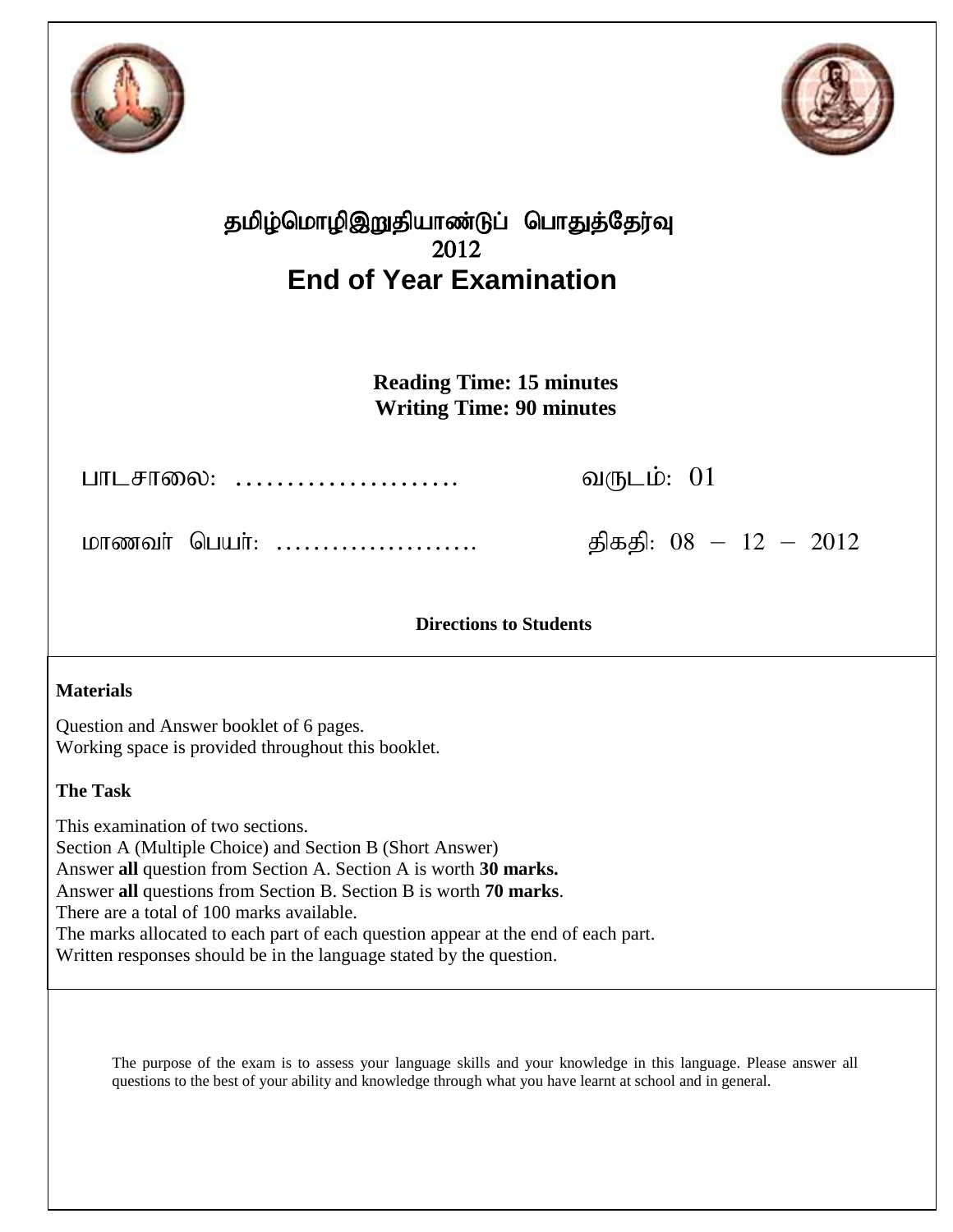# ,Wjpahz;Lj; Nju;T tFg;G 01 08-12-2012

# தமிழ் மொழி<br>வகுப்பு 01

|     | பன்முகத்தேர்வு வினாக்கள் Machin A                                                 |              |                | வருடம்:01      |                |
|-----|-----------------------------------------------------------------------------------|--------------|----------------|----------------|----------------|
| 1.  | வாழைப் ------- (banana)<br>1. பழம் 2. பயம் 3. பலம் 4. பளம்                        | $\mathbf{1}$ | 2 <sup>1</sup> | 3 <sup>1</sup> | 4              |
| 2.  | சிவ -- பு $(\text{red})$<br>1. $\dot{L}$ 2. $\dot{D}$ 3. $\dot{L}$ 4. $\dot{B}$   | $\mathbf{1}$ | 2 <sup>1</sup> | 3 <sup>7</sup> | $\overline{4}$ |
| 3.  | ---------- யினால் பேசலாம்.<br>1. வாய் 2. கண் 3. செவி 4. மூக்கு                    | $\mathbf{1}$ | 2 <sup>1</sup> | 3 <sup>1</sup> | 4              |
| 4.  | <u>அம்மா</u> -------<br>1. father 2. mother 3. brother 4. sister                  | $\mathbf{1}$ | 2 <sup>1</sup> | 3 <sup>1</sup> | 4              |
| 5.  | ----ണി (parrot)<br>1. கி 2. ழு 3. லி 4. டி                                        | $\mathbf{1}$ | $\overline{2}$ | 3 <sup>1</sup> | 4              |
| 6.  | ஒன்று<br>2. 8 3. 2<br>4. 1<br>1.4                                                 | $\mathbf{1}$ | 2 <sup>1</sup> | 3 <sup>1</sup> | 4              |
| 7.  | 10<br>1. பத்து 2. எட்டு 3. நாலு 4. ஒன்பது                                         | $\mathbf{1}$ | $\overline{2}$ | 3              | 4              |
| 8.  | மாமா என்றால்<br>1. brother 2. uncle 3. friend 4. aunt                             | $\mathbf{1}$ | 2 <sup>1</sup> | 3 <sup>1</sup> | 4              |
| 9.  | இது வீட்டில் வளர்க்கும் பறவை<br>1. நாய்        2. புலி      3. கரடி      4.  கிளி | $\mathbf{1}$ | 2 <sup>1</sup> | 3 <sup>1</sup> |                |
| 10. | இது வீட்டில் வாழும் ஒரு மிருகம்<br>1. ஆடு 2. சிங்கம் 3. மான் 4. புலி              | $\mathbf{1}$ | 2 <sup>1</sup> | 3 <sup>1</sup> |                |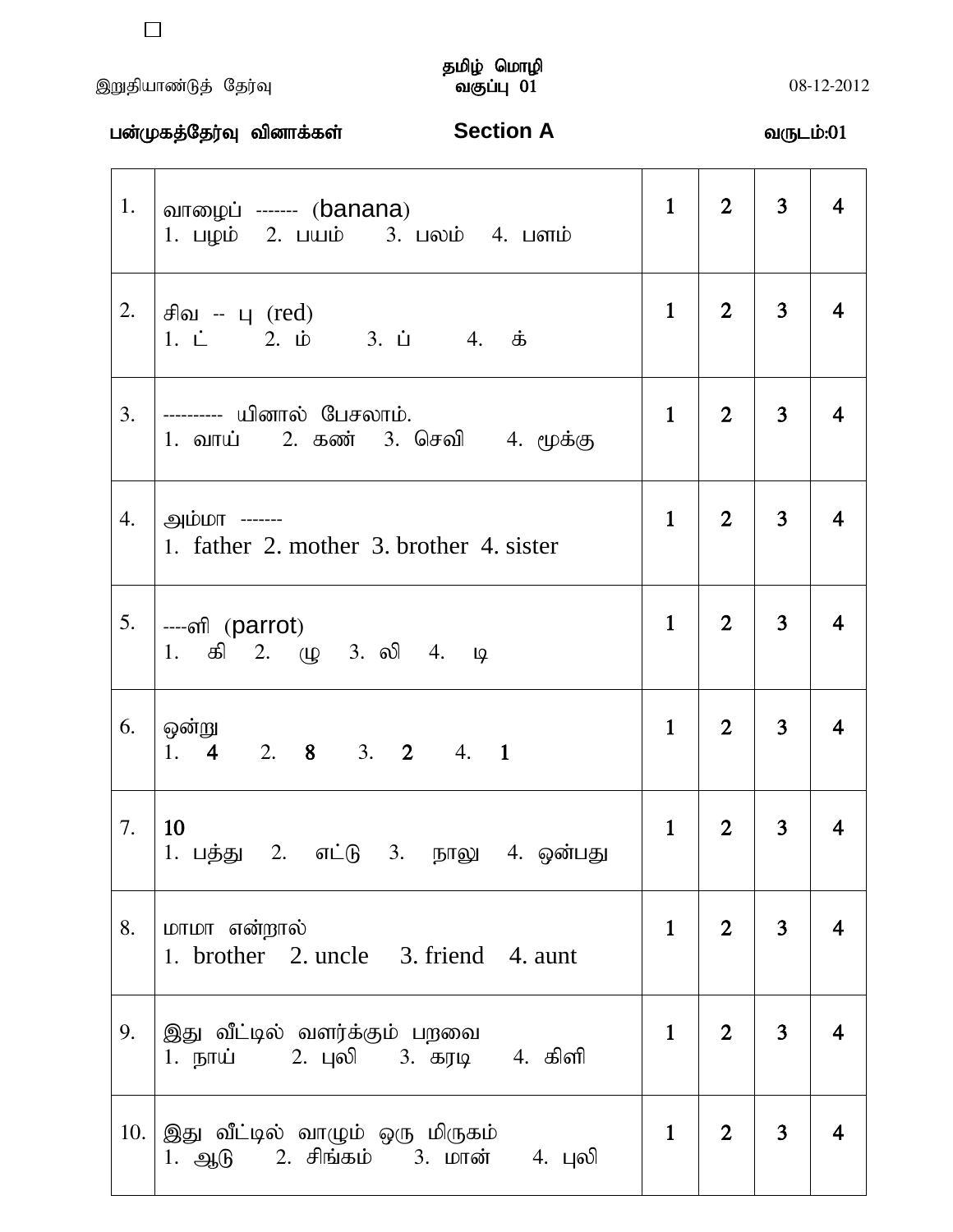,Wjpahz;Lj; Nju;T tFg;G 01 08-12-2012

 $\Box$ 

| 11. | picture என்பது<br>1. பறவை 2. படம் 3. வீடு 4.கப்பல்                                              | $\mathbf{1}$ |                | 3 |  |
|-----|-------------------------------------------------------------------------------------------------|--------------|----------------|---|--|
| 12. | நான் பாடம் இப்பொழுது ------------<br>1. படிக்கிறேன் 2. படிக்கிறோம் 3. படிப்போம்<br>4. படித்தோம் | $\mathbf{1}$ | $\overline{2}$ | 3 |  |
| 13. | மனிதனுக்கு கை விரல்கள் எத்தனை?<br>1. இருபது    2. மூன்று   3. நாலு 4. பத்து                     | $\mathbf{1}$ | $\overline{2}$ | 3 |  |
| 14. | இரவு என்பது<br>1. Day 2. Morning 3. Evening 4. Night                                            | $\mathbf{1}$ | $\overline{2}$ | 3 |  |
|     | 15.   Flower என்பது -----<br>1. இலை 2. மரம் 3. பூ 4. தடி                                        | $\mathbf{1}$ | $\overline{2}$ | 3 |  |

 $(30 \; \mu \text{sin} \; \text{sin} \; \text{sin} \; \text{cos} \; \text{cos} \; \text{cos} \; \text{cos} \; \text{cos} \; \text{cos} \; \text{cos} \; \text{cos} \; \text{cos} \; \text{cos} \; \text{cos} \; \text{cos} \; \text{cos} \; \text{cos} \; \text{cos} \; \text{cos} \; \text{cos} \; \text{cos} \; \text{cos} \; \text{cos} \; \text{cos} \; \text{cos} \; \text{cos} \; \text{cos} \; \text{cos} \; \text{cos} \; \text{cos} \; \text$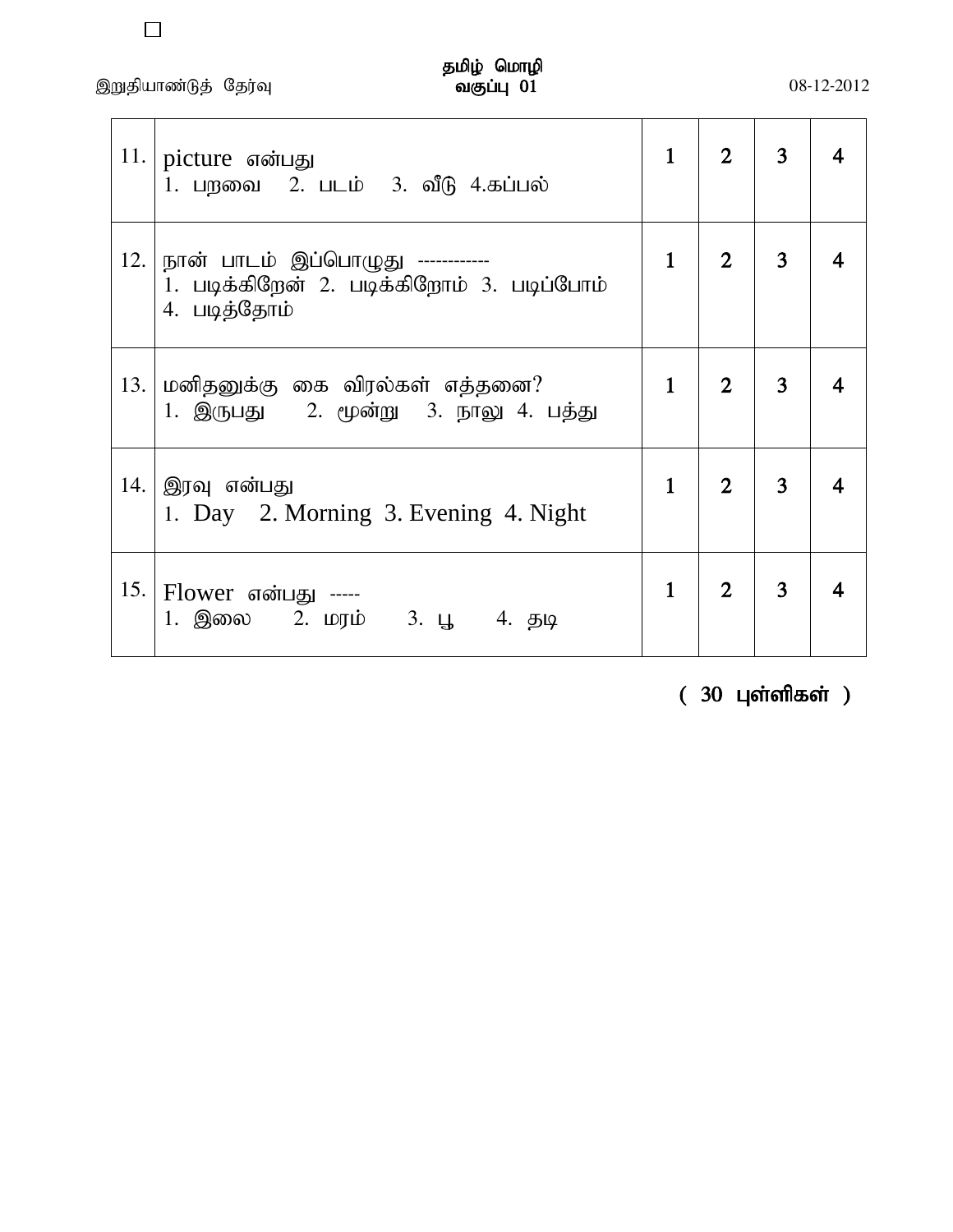|                      | தமிழ் மொழி |            |
|----------------------|------------|------------|
| இறுதியாண்டுத் தேர்வு | வகுப்பு 01 | 08-12-2012 |

| வினாக்கள்                                                                                      | <b>Section B</b> | வருடம்: 01               |
|------------------------------------------------------------------------------------------------|------------------|--------------------------|
|                                                                                                |                  |                          |
| எனக்கு வயது ____________________                                                               |                  |                          |
|                                                                                                |                  |                          |
| எனது பாடசாலையின் பெயர் _______________________                                                 |                  |                          |
| என் அப்பாவின் பெயர்                                                                            |                  |                          |
| என் அம்மாவின் பெயர்                                                                            |                  |                          |
| 2. சரியான எழுத்தைத் தெரிந்து எழுதுக.<br>கீதா ஓடி விளையாடினா -- ( ந் , ள், ப் , ல் )            |                  | $(10 \text{ L}$ ள்ளிகள்) |
| அவர்கள் கதிரையில் அமர்ந்தா - கள். ( ள், ன், ர், ம் )                                           |                  |                          |
| என் தம்பிக்கு இன்று பாடசாலை விடுமுறைநா - (ள், ட், ப், ன்)                                      |                  |                          |
| அவன் புத்தகசாலைக்குச் சென்றா - (ர், ன், த், ள்)                                                |                  |                          |
| கோழி முட்டை இடு - $(\dot{\sigma}, \dot{\mathfrak{g}}, \dot{\mathfrak{m}}, \dot{\mathfrak{w}})$ |                  |                          |

 $(10 \; \mu)$ ள்ளிகள்)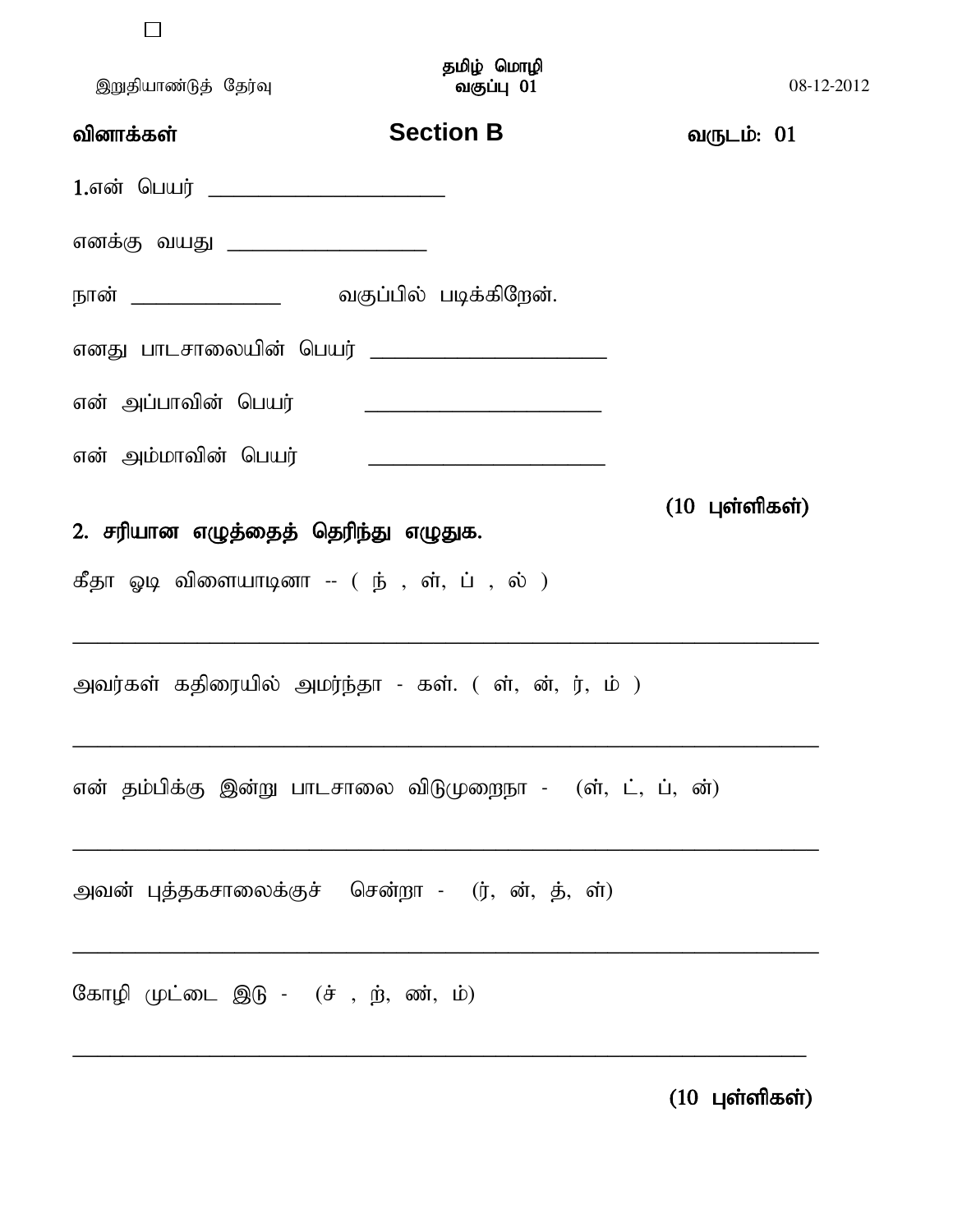இறுதியாண்டுத் தேர்வு

தமிழ் மொழி வகுப்பு 01

# 3. சரியான சொல்லின் கீழ் கீறிடுக.

நாயை (வீட்டில், காட்டில்) வளர்த்தான். யானையின் (காதுகள், கால்கள்) சுளகுகள் போன்றவை. மயில் ஒரு அழகான (பறவை, மிருகம்). வரிக்குதிரையின் உடலில் (கறுப்பு, நீலப்) வரிகள் உண்டு. நான் (எப்போதும், நேற்றும்) தமிழில் பேசுவேன்.

### $(10 \text{ L}$ ள்ளிகள்)

### 4. பின்வரும் சொற்களை இணைத்து வசனம் அமைக்க



 $(10 \text{ L}$ ள்ளிகள்)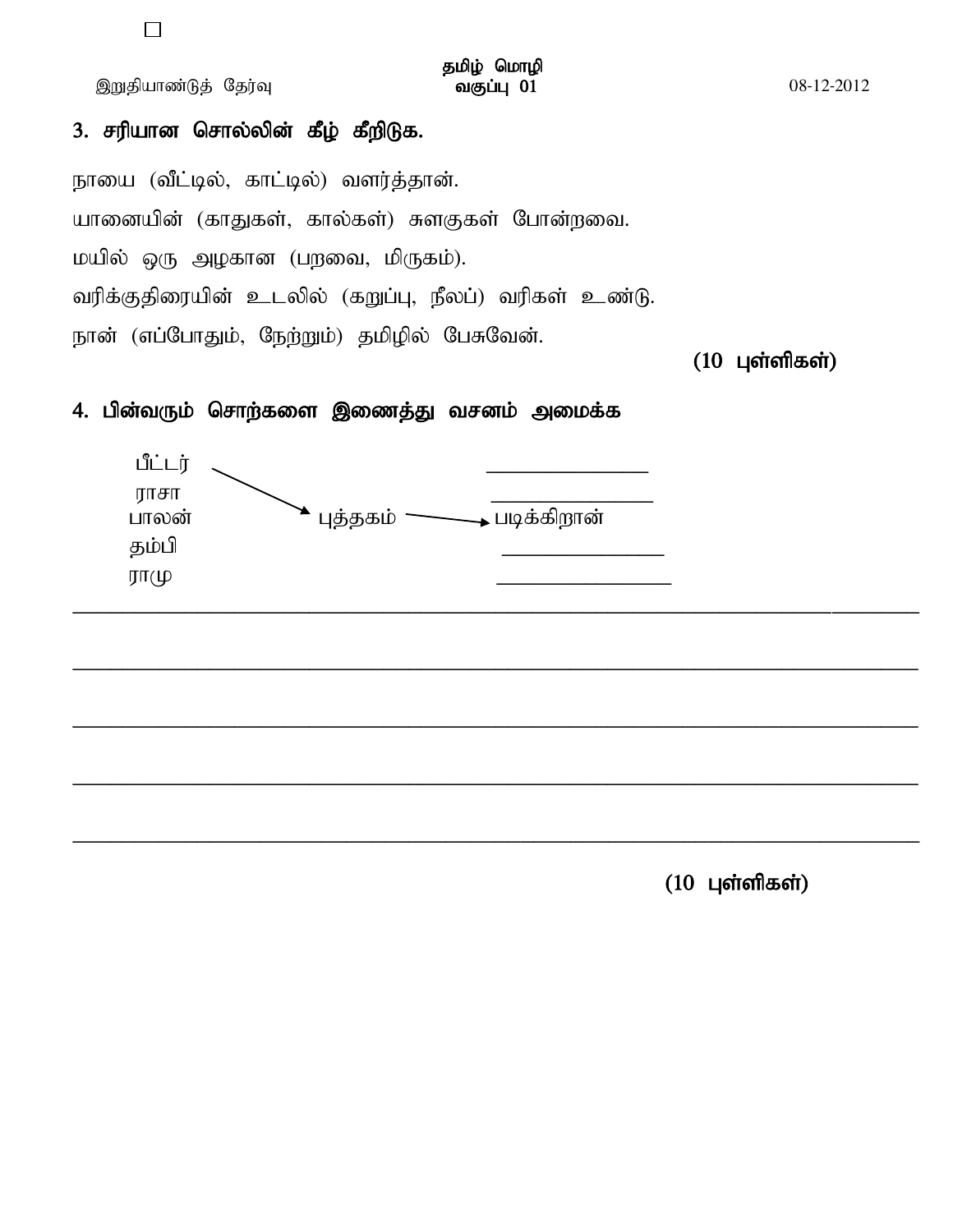$\Box$ 

# 5. சொல்லுக்கு ஏற்ற படத்தை வரைக.





 $\overline{\phantom{a}}$ 

(10 புள்ளிகள்)